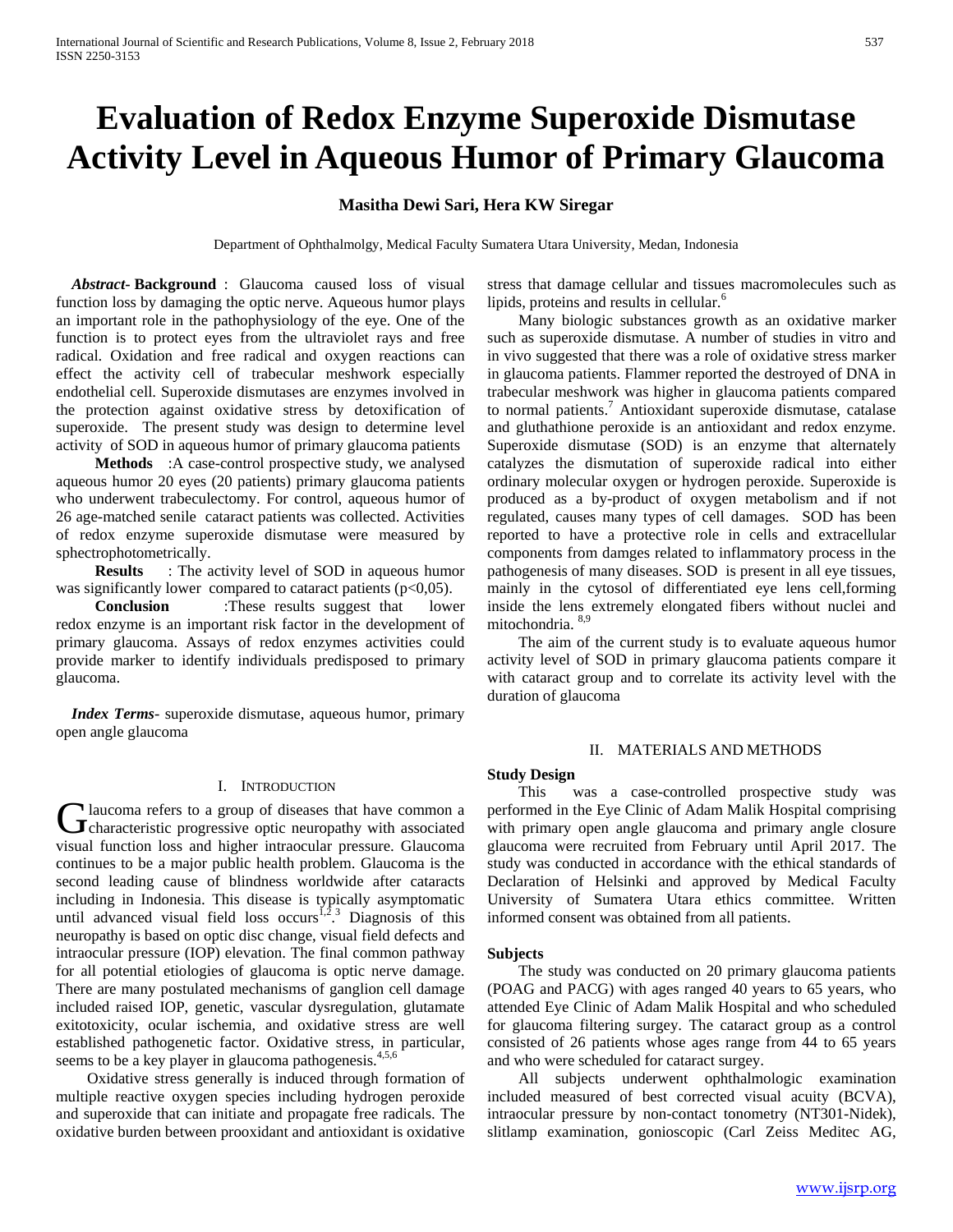Jenna Germany), visual field with Octopus 301 and reliable SAP, optic disc with direct funduscopy (Neitz, Germany).

# The inclusion criteria were primary glaucoma (POAG and PACG) patients with range age 40 to 65 years old with medically uncontrolled IOP, scheduled for surgical treatment. Patients with secondary glaucoma, previous ocular surgery, pregnant or nursing woman, patients with uncontrolled systemic diseases, and patients with history of other eye disesases or trauma were excluded from this study. Non contact tonometry was performed before and after surgery.

## **Aqueous Humor Sample Sampling**

 Aqueous humor samples were obtained from each patient requiring either elective glaucoma surgery (conventional trabeculectomy) or elective cataract surgery (alternatively phacoemulsification or extracapsular cataract extraction). Aqueous humor 0,1-0,2 ml was collected at the beginning of surgery through a paracentesis using a 27 gauge needle on a tuberculin microsyringe. Blood examination was meticulously avoided. Aqueous humor samples were immediately frozen at - 80 C until processing for the subsequent biochemistry techniques. All samples were protected from light.  $10$ 

## **Assay**

 The activity of superoxide dismutase was determined using SOD Activity assay kit Biovision K335-100 with sphectrophotometrically (Thermo Scientific) with absorbents 450 nm in aqueous humor samples.

 Dilute the 1 ml of WST solution with 19 ml of Assay Buffer Solution. Centrifuge of the enzyme solution for 5 seconds. Mix well by pipetting . Dilute 15 Ul with 2,5 ml of dilution buffer. The diluted enzyme solution is stable for up to 3 weeks at  $4^{\circ}$ C.

### SOD Assay Protocol

- 1. Add 20 Ul of sample solution to each sample and blank 2 well and nadd 20 Ul H2O to each blank 1 and Blank 3 well,
- 2. Add 200 Ul of WST Working Solution to each weel,
- 3. Add 20 Ul of dilution buffer to each blank 2 and blank 3 well.
- 4. Add 20 Ul of Enzyme working solution to each sample and blank 1 well, mix thoroughly
- 5. Incubate plates at  $37^{\circ}$  C for 20 minutes
- 6. Read the absorbance at 450 nm using a microplate reader
- 7. Calculate the SOD activity

# **Statistical Analysis**

 All data were analyzed with SPSS version 19. Data were presented as mean SD. Results ere compared by using *Mann Whitney test* to detect any differences between variables and Analysis of variance was used to detect any significant difference in both groups. P value  $< 0.05$  was considered to be significant.

## III. RESULT

 Twenty eyes of 20 patients with primary glaucoma (POAG and PACG) and twenty six eyes of 26 patients with cataract as a control were included in the analysis. The clinical and demographic baseline characteristics are summarized in Table 1.

**Table 1. Patients demographics and baseline characteristics**

|               | Diagnosis   |             |               |               |       |  |  |
|---------------|-------------|-------------|---------------|---------------|-------|--|--|
| Variab        | <b>POAG</b> | <b>PACG</b> | Catarac       |               | P     |  |  |
| le            |             |             |               |               |       |  |  |
|               | $n(\%)$     | $n$ (%)     | $n$ (%)       | $n(\%)$       |       |  |  |
| <b>Sex</b>    |             |             |               |               |       |  |  |
|               |             |             | 18(39.1       | 28(60.9       |       |  |  |
| Male          | 8(17.4)     | 2(4.3)      | ⟩             | ⟩             | 0.029 |  |  |
| Femal         | 3(6.5)      | 7(15.2)     | 8(17.4)       | 18(39.1       |       |  |  |
| e             |             |             |               | $\mathcal{E}$ |       |  |  |
| Age           |             |             |               |               |       |  |  |
|               |             |             |               | 14(30.4       |       |  |  |
| $40 - 60$     | 6(13.0)     | 2(4.3)      | 6(13.0)       | ⟩             |       |  |  |
| $>60$         | 5(10.9)     | 7(15.2)     | 20(43.5       | 32(69.6       | 0.137 |  |  |
|               |             |             | ⟩             | $\mathcal{E}$ |       |  |  |
| Durat         |             |             |               |               |       |  |  |
| in            |             |             |               |               |       |  |  |
| diseas        |             |             |               |               |       |  |  |
| e             |             |             |               |               |       |  |  |
| $\leq$ 2      |             |             | 19(41.3       | 27(58.7       |       |  |  |
| years         | 3(6.5)      | 5(10.9)     | $\mathcal{E}$ | $\mathcal{E}$ | 0.034 |  |  |
| >2            | 8(17.4)     | 4(8.7)      | 7(15.2)       | 19(41.3       |       |  |  |
| years         |             |             |               | $\mathcal{)}$ |       |  |  |
| <b>Intrao</b> |             |             |               |               |       |  |  |
| cular         |             |             |               |               |       |  |  |
| Preur         |             |             |               |               |       |  |  |
| e             |             |             |               |               |       |  |  |
| (IOP)         |             |             |               |               |       |  |  |
| <21           | 1(2.2)      | 0(0)        | 26(56.5       | 27(58.7       | 0.000 |  |  |
|               |             |             | $\mathcal{E}$ | $\mathcal{E}$ | $1^*$ |  |  |
| 22-35         | 4(8.7)      | 4(8.7)      | 0(0)          | 8(17.4)       |       |  |  |
|               |             |             |               | 11(23.9       |       |  |  |
| $\geq$ 36     | 6(13.0)     | 5(10.9)     | 0(0)          | $\mathcal{E}$ |       |  |  |
| <b>Visual</b> |             |             |               |               |       |  |  |
| acuity        |             |             |               |               |       |  |  |
| >3/60         | 4(8.7)      | 2(4.3)      | 1(2.2)        | 7(15.2)       |       |  |  |
| $3/60-$       | 0(0.0)      | 0(0.0)      | 7(15.2)       | 7(15.2)       | 0.247 |  |  |
| 1/60          |             |             |               |               |       |  |  |
| <1/30         | 7(15.2)     | 7(15.2)     | 18(39.1       | 32(69.6       |       |  |  |
| 0             |             |             | ⟩             | $\mathcal{E}$ |       |  |  |
|               |             |             |               |               |       |  |  |

POAG: primary open angle glaucoma

PACG; primary angle closure glaucoma

\*significant at p<0,05

 The table 1 based on clinical demographic, from the statistical there was significant differences from sex, duration of disease and intraocular pressure between primary glaucoma and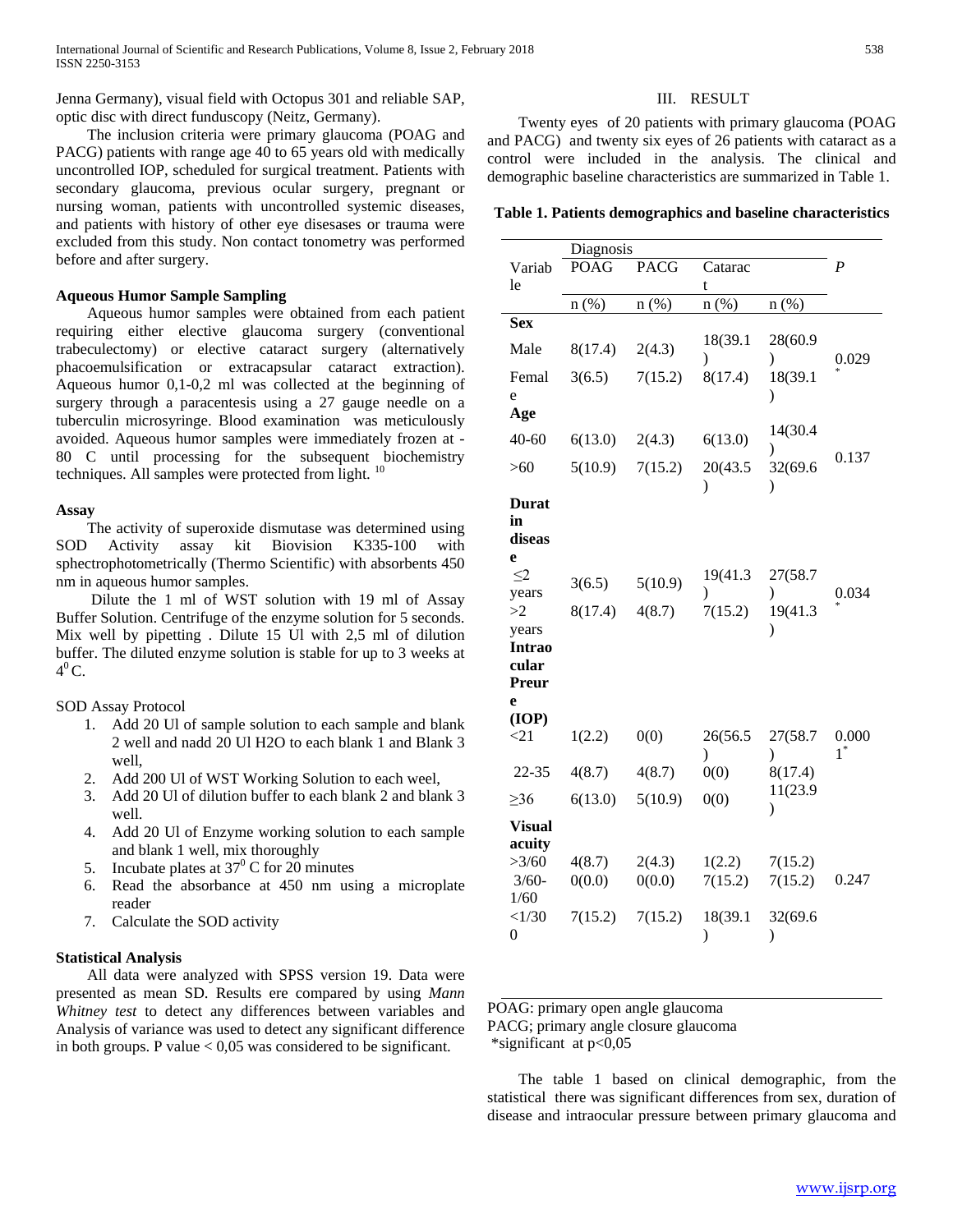cataract  $(p<0.05)$ , but no significant differences from age and visual acuity  $(p>0.05)$ 

**Table 2 SOD Activity based on sex**

|            |    | SOD activity (U/ml) |          |
|------------|----|---------------------|----------|
| <b>Sex</b> | n  | $\overline{x}$ + SD |          |
| Male       | 28 | $6.971 \pm 5.686$   |          |
| Female     | 18 | $3.781 \pm 1.608$   | $0.013*$ |

*Mann Whitney Test*

 The table 2 SOD activity based on sex, there was significant differences between male and female  $(p<0,05)$ 

**Table 3. SOD activity based on age**

|           |    | SOD activity (U/ml)   |      |       |
|-----------|----|-----------------------|------|-------|
| Age       | N  | $\overline{x} \pm SD$ |      |       |
| $40 - 60$ | 14 | 4.774                 |      |       |
|           |    | 3.177                 |      | 0.397 |
| >60       | 32 | 6.137                 | $^+$ |       |
|           |    | 5.325                 |      |       |

*Mann Whitney Test*

 The table 3 SOD activity based on sex, from the stastistical there was no significant differences from age  $(p>0,05)$ 

**Table 4. SOD activity in aqueous humor based on duration of disease**

| Duration of<br>disease | <b>SOD</b><br>(U/ml) |                       | Activity |       |
|------------------------|----------------------|-----------------------|----------|-------|
| (year)                 | N                    | $\overline{x} \pm SD$ |          |       |
| $\leq$ 2               | 27                   | 4.995                 | $^{+}$   |       |
|                        |                      | 2.913                 |          | 0.525 |
| >2                     | 19                   | 6.756                 | $^{+}$   |       |
|                        |                      | 6.554                 |          |       |

*Mann Whitney Test*

 The table 4 SOD activity based on duration of disease, duration disease  $> 2$  years is more than  $\langle 2 \rangle$  years, but from the stastistical there was no significant differences  $(p>0,05)$ 

**Table 5. SOD activity in aqueous humor based on intraocular pressure**

| Intraocular | <b>SOD</b><br>Activity(U/ml) |                       |      | P     |
|-------------|------------------------------|-----------------------|------|-------|
| Pressure    | N                            | $\overline{x} \pm SD$ |      |       |
| < 21        | 27                           | 7.018                 | $^+$ |       |
|             |                              | 1.119                 |      |       |
| $22 - 35$   | 8                            | 3.779                 |      | 0.076 |
|             |                              | $+1.467$              |      |       |
| >36         | 11                           | 3.956                 | $^+$ |       |
|             |                              | 1.583                 |      |       |

The table 5 SOD activity based on intraocular, IOP <21 mmHg is more compared to IOP>22 mmHg but from the stastistical there was no significant differences (p>0,05)

**Table 6. Comparison SOD activity in aqueous humor between primary glaucoma and cataract**

| Diagnose        | Aktivitas SOD |                       |         |
|-----------------|---------------|-----------------------|---------|
|                 | N             | $\overline{x} \pm SD$ |         |
| Primary         | 20            | $3.905 \pm 1.459$     |         |
| Glaucoma        |               |                       | $0.02*$ |
| Senile Cataract | 26            | $7.121 \pm 5.902$     |         |

 The table 6 comparison SOD activity in aqueous humor between primary glaucoma and senile cataract, SOD activity in primary glaucoma decreased compare to SOD activity in senile cataract and from the stastistical there was significant differences (p<0,05) between rhe two groups.

# IV. DISCUSSION

 Glaucoma continues to be a major public helath problem. It is the second leading caused of blindness worldwide after cataracts. In the United States, glaucoma is the most common eye disease and is the leading cause of irreversible blindmess in African Americans. This disease typically asymptomatic until advanced visual field occurs. Some of risk factors for glaucoma have been extensively described and studied, including elevated intraocular pressure, genetic, African American ancestry, myopia and perhaps presence of certain systemic diseases such as diabetes and hypertension.

 The precise mechanism of glaucomatous damage remain unclear and is currently active focus of research. The final common pathway for all potential etiology of glaucoma is optic nerve head damage. There are many postulated mechanism of ganglion cell damage included raised IOP, genetic, vascular dysregulation, glutamate exitotoxicity, ocular ischemia, and oxidative stress are well established pathogenetic factor. 4,5,6

 Recent datas indicate that oxidative plays an important role of pathogenesis of glaucoma, but until now the mechanism is unclear. The possible caused of increased oxidative stress might be include increased of free radical or impaired antioxidant defence system. From one study reported that there was higher of lipid peroxidation concentrate in aqueous humor, trabecular meshwork and canalis schlemmi.<sup>11,12</sup>

 In the present study, we assessed redox enzyme SOD activity in the aqueous humor of primary glaucoma and senile cataract patients.

 It must be assumed that an increase in antioxidant activity can be rule within the initial steps of the oxidation process. However, a decreased antioxidant capacity of tissues and body fluids may be the consequence of long-lasting oxidative changes, as in our glaucoma/cataracts patients.<sup>1</sup>

 Aqueous humor is known to contain several active oxidative agents, such as hydrogen peroxide and superoxide anion. It has been suggested that chronic oxidative stress insult induced by this agent can compromise trabecular meshwork ™ function. The